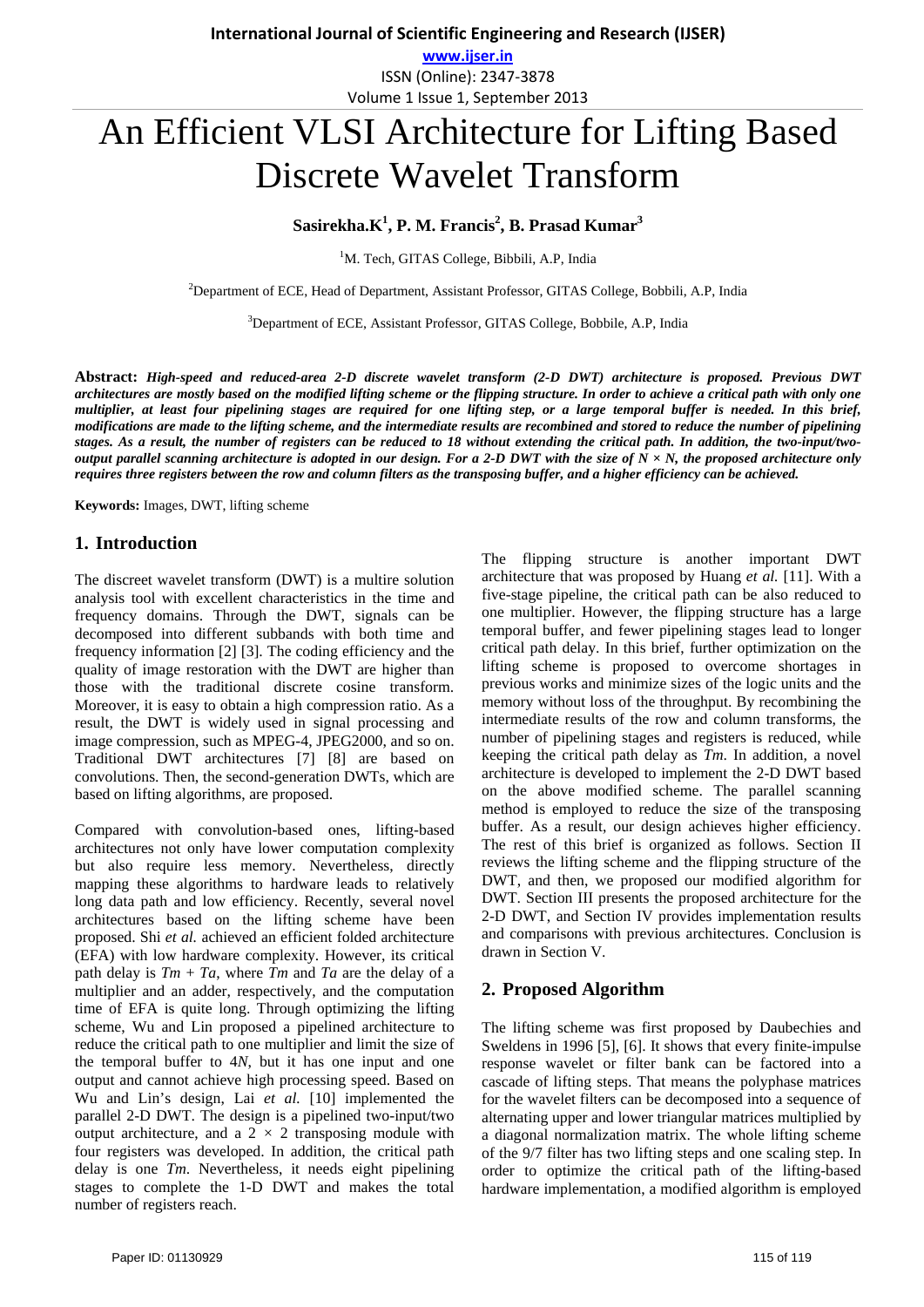**www.ijser.in**

ISSN (Online): 2347‐3878

Volume 1 Issue 1, September 2013

by changing the coefficients in lifting formulas [11], shown as follows:

$$
\frac{1}{\alpha} y(2n+1) - \frac{1}{\alpha x(2n+1)} + x(2n) + x(2n+2) \quad (1)
$$
  

$$
\frac{1}{\beta} y(2n) = \frac{1}{\beta} x(2n) + y(2n-1) + y(2n+1)(2)
$$
  

$$
\frac{1}{\gamma} H(2n+1) = \frac{1}{\gamma} y(2n+1) + y(2n) + y(2n+1)(3)
$$
  

$$
\frac{1}{\delta} L(2n) = \frac{1}{\delta} (2n) + H(2n-1) + H(2n+1) \quad (4)
$$

Based on  $(1)$ – $(4)$ , the flipping structure can achieve one multiplier delay by pipelining. However, the above flipping based algorithm also shows obvious limitations. It needs the temporal buffer with the size of 11*N* to cache the intermediate data. Substituting (1) into (2) and reordering the expression with the associative law, we can get

$$
\frac{1}{\alpha\beta}y(2n) = \frac{1}{\alpha\beta}x(2n) + \frac{1}{\alpha}y(2n-1) + \frac{1}{\alpha}y(2n+1)
$$

$$
= \left[ \left(\frac{1}{\alpha\beta} + 1\right)x(2n) + \frac{1}{\alpha}x(2n-1) + x(2n-2) \right]
$$

$$
+ \left[ \frac{1}{\alpha}x(2n+1) + x(2n) + x(2n+2) \right].
$$
(5)

Four intermediate variables, namely, *Dk* 1 (*n*), *Dk* 2 (*n*), *Dk*3 (*n*),and *Dk*4 (*n*), are defined as below, where *k* stands for different values in the row and column transforms. In the row transform, *k* means the number of rows in progress, whereas in the column transform, *k* represents the number of scans, and one scan means finishing parallel scan of two adjacent rows in the column transform. Thus

$$
D1(n) = 1/a \times (2n+1) + x(2n) (6)
$$

$$
D_1^k(n) = \frac{1}{\alpha} x(2n + 1) + x(2n)
$$
  
\n
$$
D_3^k(n) = \frac{1}{\gamma} y(2n + 1) + y(2n)
$$
  
\n
$$
D_4^k(n) = \left(\frac{1}{\delta\gamma} + 1\right) y(2n) + \frac{1}{\gamma} y(2n - 1) + y(2n - 2)
$$
  
\n(8)

Rearranging (4) with the method deriving to (5), then substituting  $(6)$ – $(9)$  into  $(1)$ ,  $(3)$ ,  $(5)$ , and the expression rearranged from (4), the following expressions can be derived

$$
\frac{1}{\alpha}y(2n+1) = D_1^k(n) + x(2n+2)
$$
\n
$$
\frac{1}{\alpha\beta}y(2n) = D_2^k(n) + D_1^k(n) + x(2n+2)
$$
\n
$$
\frac{1}{\gamma}H(2n+1) = D_3^k(n) + y(2n+2)
$$
\n
$$
\frac{1}{\delta\gamma}L(2n) = D_4^k(n) + D_3^k(n) + y(2n+2)
$$
\n(13)



**Figure 1:** Proposed overall architecture of a 2D-DWT Compared with the flipping-based lifting scheme, our modified algorithm suggests a novel way in data combination with different coefficients in even data and simplifies the computation process. The proposed algorithm combines the predictor with the updater. The high-pass signal and the low-pass signal can be calculated in parallel through the two-input/two-output architecture. At the same time, the coefficients of even items are changed by inversion of the factors. As a result, (5) can be divided into two asymmetrical parts, and data with coefficients  $(1 + 1/\alpha\beta)$  and  $(1/\alpha)$  can be obtained from the first pipelining stage by dividing multiplication and addition into two pipelining stages. Intermediate variables *Dk* 1 (*n*) and *Dk* 2 (*n*), as shown in (6) and (7), are introduced into (5) to calculate *y*( $2n + 1$ )/*α* and *y*( $2n$ )/*αβ* together in the second pipelining stage with a critical path delay of *Tm*. Simultaneously, *Dk* 1 (*n*) and *Dk* 2 (*n*) are updated. The high-pass signal and the low-pass signal can be directly outputted from the third pipelining stage. Therefore, the pipelining stages of the 1-D processing element (PE) are limited to three, and the number of registers is further reduced.

## **3. Proposed Architecture for the 2-D Dwt**

#### **3.1 Overall Architecture**

Based on the proposed modified algorithm, a novel architecture for the 2-D DWT shown in Fig. 1 is proposed. First, the serial-parallel conversion for the original data in the preprocessing module is carried out. After that, data are sent into the column filter for the column transform. Next, the output data of the column filter are sent into the transposing buffer, where the data transposition is operated to meet the order of the data flow required by the row filter. Then, the row filter begins to read the data from the transposing buffer for the row transform. Finally, the scaling module is used to finish the scaling computation.

#### **3.2 Parallel Scan of Preprocessing and Raw Image Data**

Since parallel scanning is adopted, as shown in Fig. 2, the data of each even row and odd row of the columns are alternately read. This way, the column filter can process the column transform for the data of adjacent columns alternately. With the preprocessing module, raw image data are factorized into odd and even parts for the following filter logic unit (FLU) module.

#### **3.3 One-Dimensional PE**

The architecture of the proposed 1-D PE is shown in Fig. 3.This architecture can be applied in the column and row filters by selecting the RAM or Buffer properly.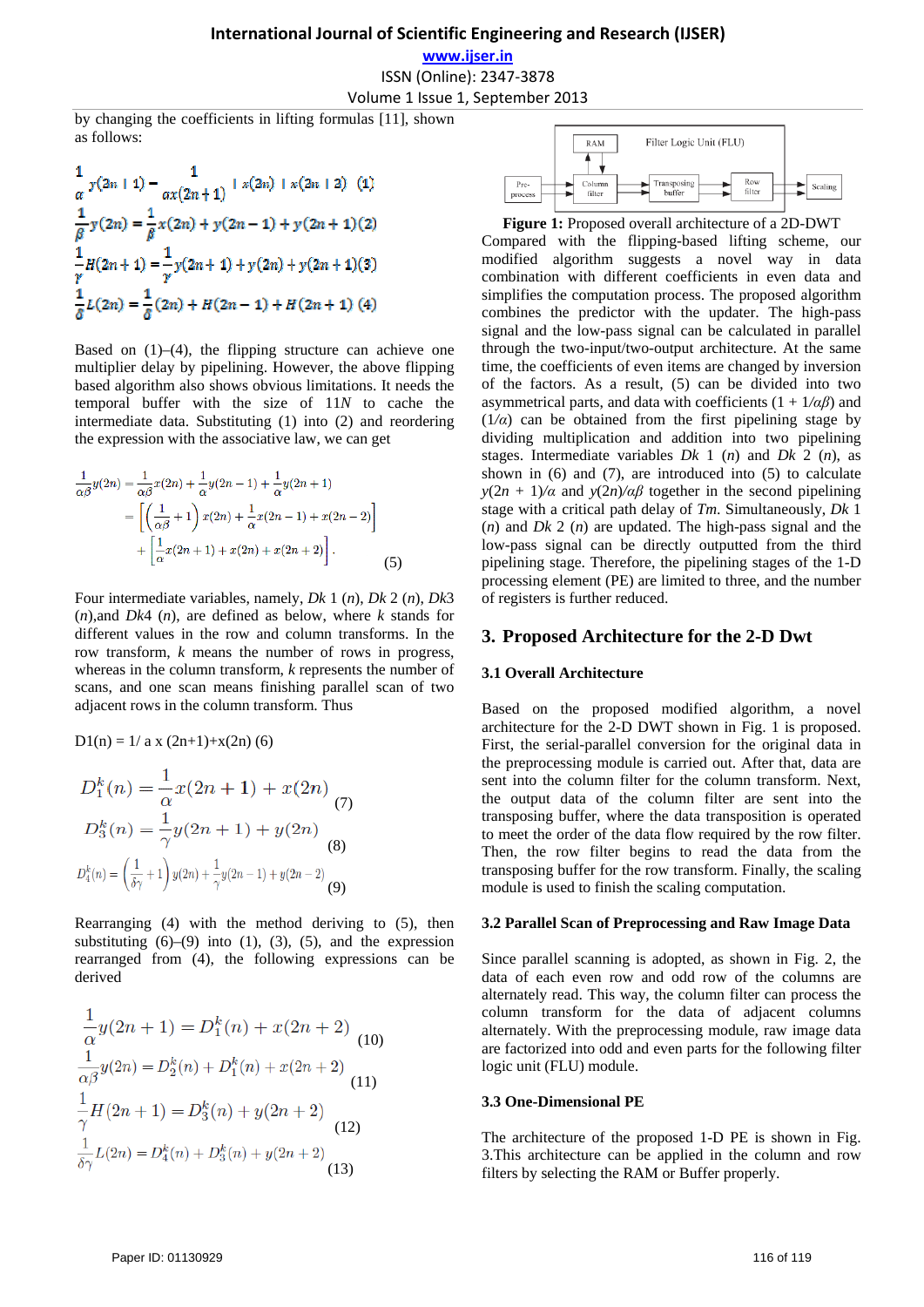**www.ijser.in** ISSN (Online): 2347‐3878 Volume 1 Issue 1, September 2013



**Figure 4:** Data flow of first lifting step in column filter

In order to reduce the size of the transposing buffer between the column and row filters and to improve the processing speed, our design adopts the architecture of two-input/twooutput. When the column filter begins to work, the input data from the preprocessing module, the odd term  $xi(2n + 1)$ and the even term  $xi(2n)$ , are sent into the column filter in each clock cycle simultaneously. In this case, *i* mean the column index, and *n* has the same meaning as *k*, which represents the number of scans in the column. Then, each input is multiplied by the corresponding coefficient. The result of multiplication is used in the computation of the intermediate variables  $Dk \ 1(i)(n)$  and  $Dk \ 2(i)(n)$ , which will be stored in the temporal buffers RAM1 and RAM2, respectively. At the same time, if*k >* 1, *Dk−*1 1(*i*) (*n*) and *Dk*<sup>−1</sup> 2(*i*) (*n*) will be read for the computation of  $yi(2n - 1)$ and  $yi(2n - 2)$ . Otherwise, the boundary extension will be processed. Because of parallel scanning, *Dk−*1 1(*i*) (*n*) and *Dk*<sup>−1</sup> 2(*i*) (*n*) read from RAM1 and RAM2 in current clock cycle are calculated and saved at the corresponding places in the previous two rows. Then, they are used by the new data to carry out the current column transform. RAM1 and RAM2 are both dual-port RAM devices with the depth of 2*N*. Fig. 4 shows the data flow of the first lifting step in the column filter. Such architecture not only has low hardware complexity but also reduces the critical path between every two registers to one multiplier. For the row filter, two buffers with the size of two registers are enough to store the intermediate variables. In the row filter, the input data will take part in the computation of intermediate variables *Dk* 1

 $(n + 1)$  and *Dk* 2  $(n + 1)$  after two clock cycles. Then, *Dk*1  $(n + 1)$  $+ 1$ ) and *Dk* 2 ( $n + 1$ ) are fed into Buffer1 and Buffer2, which are used to meet the requirement of the alternate reading intermediate variables in the odd and even rows and to make the computation in the odd and even rows independent without disturbing each other. *Dk* 1 (*n*) and *Dk*  2 (*n*), which are stored in another addresses in Buffer1 and Buffer2 are read out to calculate  $y(2n + 1)$  and  $y(2n)$  at the same time. It should be noted that *n* is the variable to judge the boundary extension in the row filter instead of the variable  $k$  in the column filter. Table I shows the data flow of the first lifting step in the row filter, where subscripts *e*  and *o* represent the even and odd rows, respectively. In the row filter, *k* represents the number of row in which the current calculation is going on. We set  $k = 0$  for the first even row and  $k = 1$  for the first odd row. The following cases can be obtained in the same manner as above. Note that the aforementioned "row" refers to the flow order of the input data for the transposing buffer.

#### **3.4 Transposing Module**

The architecture of the transposing module is shown in Fig. 4. Three registers and two multiplexers are used to make the output data meet the order of the data flow required by the row filter. Fig. 5 also shows the orders of the input and the output for the transposing module, where L and H represent the low-pass signal and the high-pass signal of the column transform output, respectively.

## **4. Performance Analysis and Comparison**

Tables II and III show comparisons of the proposed architecture with several previous designs for the 2- and 1-D 9/7 DWTs. As for the 2-D architecture, the RAM-based architecture [12] reduces the size of the transposing buffer to 1*.*5*N*. However, the critical path delay is not optimized, and it requires a large memory with the size of 4*N*. In the fast architecture (FA) and the high-speed architecture (HA) [13], the hardware requirements are reduced by reusing the predictor and updater circuits, while it needs the feedback results of the predicting process for the updating process. Thus, the pipelined structure cannot be achieved, and the critical path delay is  $Tm + 2Ta$ . In addition, although these two architectures employ parallel filters to implement the transposing buffer with four registers, they need additional buffers to cache the input data, and the overall size of the on-chip memory is large. Another architecture employing parallel filters is the dual-scan architecture (DSA) [14]. This design reduces the transposing buffer to four registers. However, the critical path delay of  $4Tm + 8Ta$  limits its applications. The parallel-based lifting scheme architecture (PLSA) [15] is a modified flipping structure with a critical path of one multiplier and the temporal buffer with 4*N* size, while its transposing buffer size is 1*.*5*N*. Cheng and Parhi [16] proposed a VLSI architecture that has high speed at the cost of large hardware requirements. If the parallel level of the 9/7 filter is one, the computation time will be *N*2*/*2.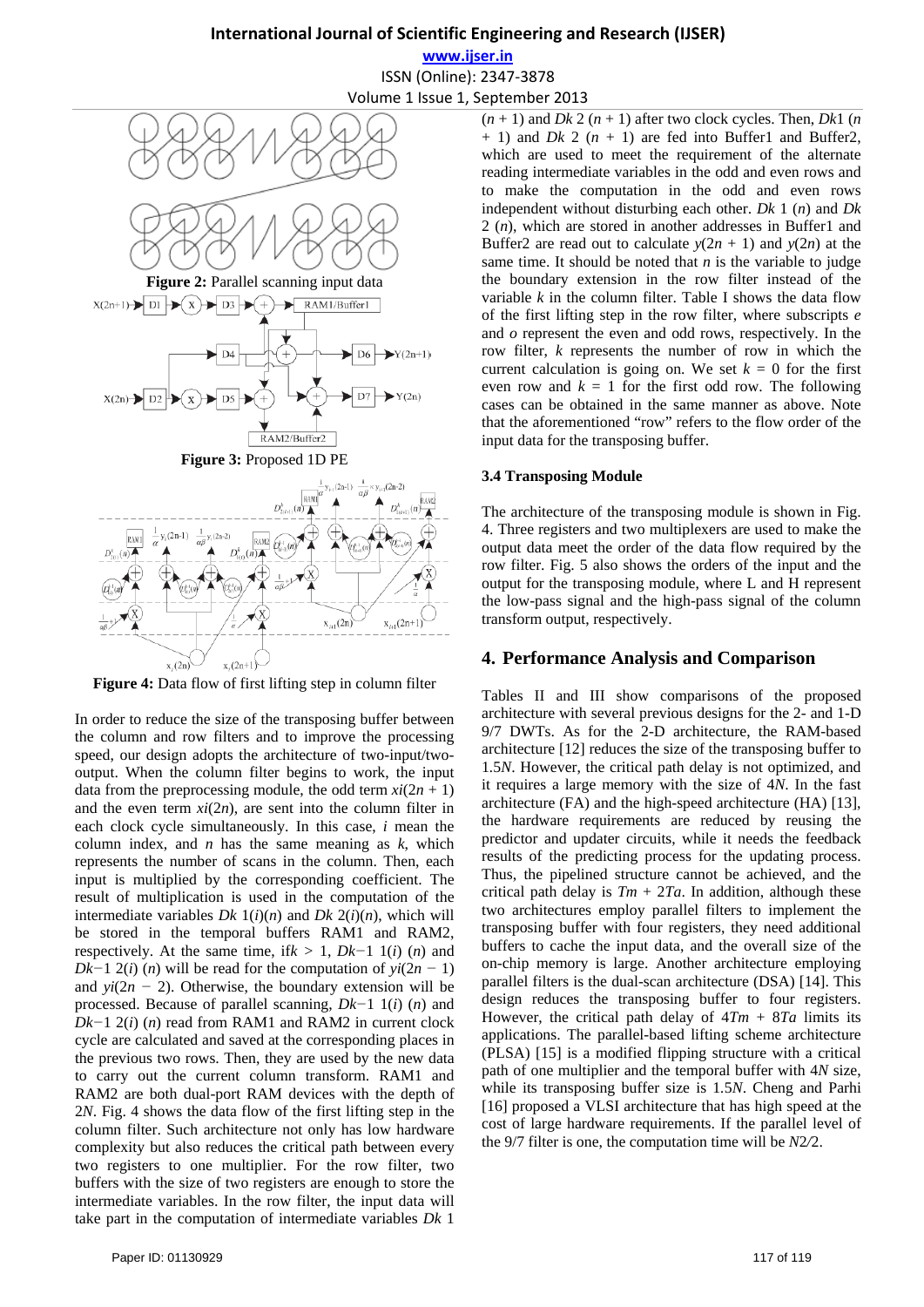**www.ijser.in** ISSN (Online): 2347‐3878



**Figure 5:** Detail architecture of transporting model and order of the input and output

At the same time, the number of adders will increase to 40 with the temporal buffer of 14*N* size. Besides, the critical path delay in this design is  $Tm + 4Ta$ . Based on the pyramid algorithm, throughput-scalable hybrid-pipeline architecture was proposed by Mohanty and Meher [17], whereas high throughput can only be achieved in case of the high degree of parallelism. According to [17], if the throughput reaches  $64/Tm + 2Ta$ , the numbers of multipliers, adders, and registers will be 388, 688, and 98, respectively. Moreover, its critical patch delay is  $Tm + 2Ta$ . In [18], a two-input/twooutput architecture based on the flipping structure was proposed. The design reconstructs the flipping structure by substituting the traditional five-stage flipping structure with a two-stage structure. All multipliers are included in the first stage, and adders are included in the second stage. This way, the number of registers can be reduced. However, there are accumulated operations in the second stage. The critical path will be either five adders or one multiplier, which depends on the specific process technology adopted by the ASIC implementation. For deep sub-micrometer processes, the critical path delay is more likely to be 5*Ta*, much larger than one *Tm*. Thus, the throughput for the chip is impacted. As for the 1-D architecture, the flipping structure [11] provides a new method to shorten the delay. The critical path is dominated by  $Tm + 5Ta$ , and the 1-D DWT only needs four registers. When this design is pipelined into five stages, the critical path delay is *Tm*. Nevertheless, if this 1-D processor is adopted to construct the 2-D DWT, each intermediate variable of the column transform must be stored, and the five-stage pipelined architecture needs 11 registers. For an image of  $N \times N$ , the size of the temporal buffer will reach 11*N*.

A different pipelined architecture was proposed in [19] by Wu and Wang. Except that the multiplication is replaced by shifted additions, this architecture does not make any modifications on the lifting algorithm. Although the critical path delay is 2*Ta*, 38 registers are needed. Two other architectures without multipliers are bit-serial (BS) and bitparallel (BP) structures [20]. These two designs are based on the distributed arithmetic. By presorting the intermediate variables related to multiplication in ROM, multipliers can be also eliminated. However, in the BS architecture, a critical patch delay of *LTa* is produced by the calculation of partial outputs, where *L* is the bit width of the intermediate variables that depends on the magnitude of the input data. Generally, *L* is larger than 8. Although the critical patch delay in BP can be reduced to *Ta*, the number of pipeline registers and adders will significantly increase. Based on Wu and Lin's modified lifting scheme, Lai *et al.* [10] proposed a two-input/two-output architecture with a critical path delay of *Tm*. However, Lai *et al.* used the method of symmetrical component combination. Thus, more delay and pipeline registers are required to store the intermediate variables. To implement the 1-D DWT architecture, 22 registers are needed. Table IV shows the synthesis result of the proposed design and Lai *et al.*'s design. Our work is based on SMIC 0.18 *μ*m technology, and the clock frequency is 100 MHz. obviously, the area of the proposed architecture is about 10% smaller than that of Lai *et al.*'s. Furthermore, the transposing module in [10] needs four registers to store data in every two clock cycles. The control circuit to adjust the flow of the data is also more complicated than ours, which leads to additional hardware requirements. Based on our modified lifting scheme, the proposed two input/ two-output 2-D DWT architecture is implemented with a parallel scanning method. The one step lifting circuit adopts three pipelining stages, and the number of registers is 7.



**Figure 6:** (a) Scanning the first order of the image; (b) finding the error and correction

# **5. Conclusion**

In this brief, we have proposed a novel architecture for the 1- and 2-D DWTs. The modified one lifting step circuit can work within three pipelining stages with fewer registers, and the critical path delay is *Tm*. For the 2-D DWT architecture, only the temporal buffer with 4*N* size is used in the column filter. A detailed analysis is performed to compare the proposed architectures with other previous architectures in terms of hardware complexity, critical path delay, storage size, computation time, and throughput. According to the results, the proposed architecture can achieve high speed with lower hardware complexity and smaller storage size.

## **References**

[1] G. Xing, J. Li, and Y. Q. Zhang, "Arbitrarily shaped video-object coding by wavelet," *IEEE Trans. Circuits*